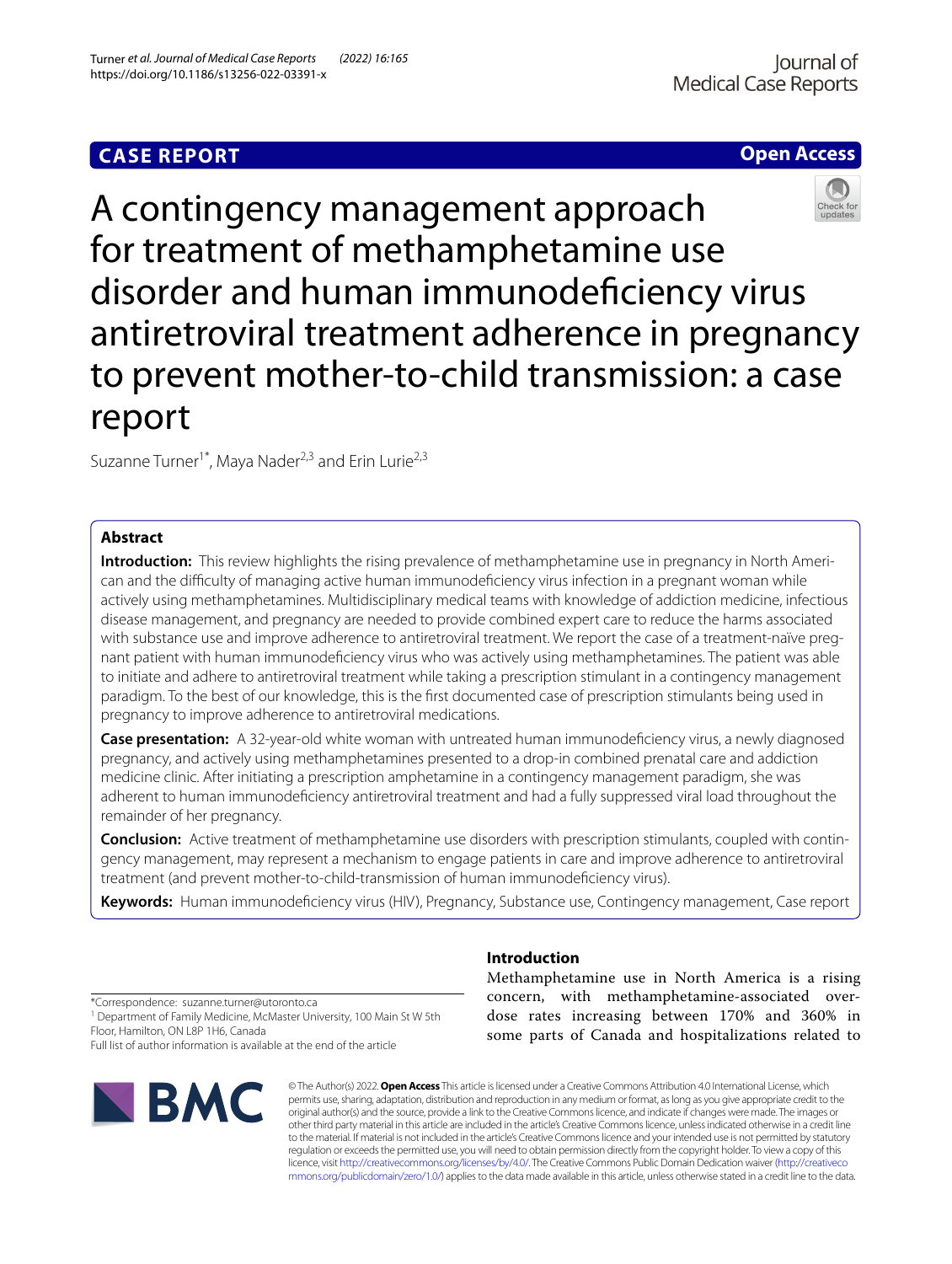methamphetamine-related harms rising between 500% and 800% [\[1](#page-3-0)]. Estimating methamphetamine exposure in pregnancy is challenging secondary to polysubstance use and the limitations of retrospective trials. In two California-based studies, the use of methamphetamines in pregnancy was estimated at between 0.4% and 0.7% [[2](#page-3-1), [3\]](#page-3-2). Methamphetamine use in pregnancy is associated with signifcant maternal and fetal efects. Spontaneous abortion, stillbirth, gestational hypertension, preeclampsia, preterm labor, and birth and placental abruption are all more common in methamphetamineexposed pregnancies [\[4](#page-3-3), [5](#page-3-4)]. Fetal efects include intrauterine growth restriction and low birth weight [[6\]](#page-3-5). There are currently no approved pharmacological treatments for methamphetamine use disorder in pregnancy or outside of pregnancy [[7\]](#page-3-6). Prescription amphetamines at high doses were associated with an increased chance of cocaine-negative urine and sustained self-reported abstinence among nonpregnant, stimulant users but did not change rates of treatment retention in at least one metaanalysis [[8](#page-3-7)]. However, these results were not supported by an earlier Cochrane review [[9\]](#page-3-8). Generally speaking, there is mixed and low-quality evidence to support or refute prescription psychostimulants for stimulant use disorder treatment.

Contingency management, the process by which positive behaviors (such as negative urine drug screens, attendance at medical appointments) are rewarded and negative behaviors result in consequences, is considered the gold-standard treatment for stimulant use disorders outside of pregnancy [\[10](#page-3-9)]. Contingency management programs have been shown to reduce illicit substance use in pregnancy and improve prenatal care attendance  $[11–16]$  $[11–16]$  $[11–16]$ . Financial rewards or gift cards are the most common type of reward associated with prenatal care attendance. Contingency management has been utilized in several studies to improve adherence to human immunodefciency virus (HIV) treatment with antiretroviral therapy [[17\]](#page-3-12).

People who use drugs (PWUD) account for approximately 20% of HIV-positive Canadians and represent 30% of new HIV infections [[18\]](#page-3-13). In nonpregnant populations, PWUD have been shown to start treatment later than other populations [\[19](#page-3-14), [20](#page-3-15)]. Untreated HIV infection in pregnancy is associated with adverse outcomes such as an increased risk of miscarriage, stillbirth, intrauterine growth restriction, low birth weight, and chorioamnionitis [\[21](#page-3-16)]. Prevention of mother-tochild transmission is the focus of most antiretroviral treatment (ART) in pregnancy, with maximal viral load suppression being the goal as early in pregnancy as possible with sustained response resulting in the lowest vertical transmission rates [[22,](#page-3-17) [23\]](#page-4-0). Identifcation of the barriers to sustained viral suppression is essential to the process of preventing mother-to-child transmission (MTCT) [[23\]](#page-4-0).

We report herein the case of a treatment-naïve HIVpositive patient who presented for prenatal care while actively using methamphetamines. A contingency management approach using a prescription stimulant was successful in helping initiate and maintain ART, which resulted in rapid and sustained virological suppression and subsequently prevented MTCT of HIV. This case report follows the CARE guidelines.

# **Case presentation**

The patient was a 32-year-old white woman who presented to a specialized combined care program offering obstetrical care and addiction medicine support in a single visit, at 6 weeks gestation in her frst pregnancy. She reported using 200–300 Canadian dollars worth of crystal methamphetamine daily via a smoked route and was diagnosed with a stimulant use disorder. Complicating her presentation was a diagnosis of HIV made 2 years prior. She believes she contracted HIV through sexual activity with a known HIV-positive partner. The patient had never been on HIV treatment, and there were no recent viral loads, CD4 counts, or genotypes to guide treatment. She denied other substance use history (alcohol, cocaine, benzodiazepines, opioids including fentanyl and heroin, and cannabis). She did smoke 1 pack of cigarettes per day and had quit smoking after the diagnosis of pregnancy.

The patient's psychiatric history included a childhood diagnosis of attention deficit hyperactivity disorder (ADHD). This was diagnosed at the age of 13, when she was started on treatment with extended-release methylphenidate. She continued this medication with signifcant improvement in her academic function. She continued extended-release methylphenidate until she was 20 years old and decided to stop taking it when she was in university, as she did not like how the medication made her feel and the perceived impacts it had on her personality. She denied any current or past symptoms of anxiety, depression, psychosis, obsessive compulsive disorder, or eating disorders. She had no judicial system involvement.

The patient reported that her main driver for methamphetamine use was reduction in her ADHD-type symptoms, particularly related to organization, concentration, and ability to engage in employment. On becoming pregnant, the patient was able to reduce her methamphetamine use from 200 to 300 Canadian dollars per day to 60 Canadian dollars per day. However, she had difficulty further reducing her use from this amount. She did not think she would be able to remember to take antiretroviral therapy on a regular basis without treatment of her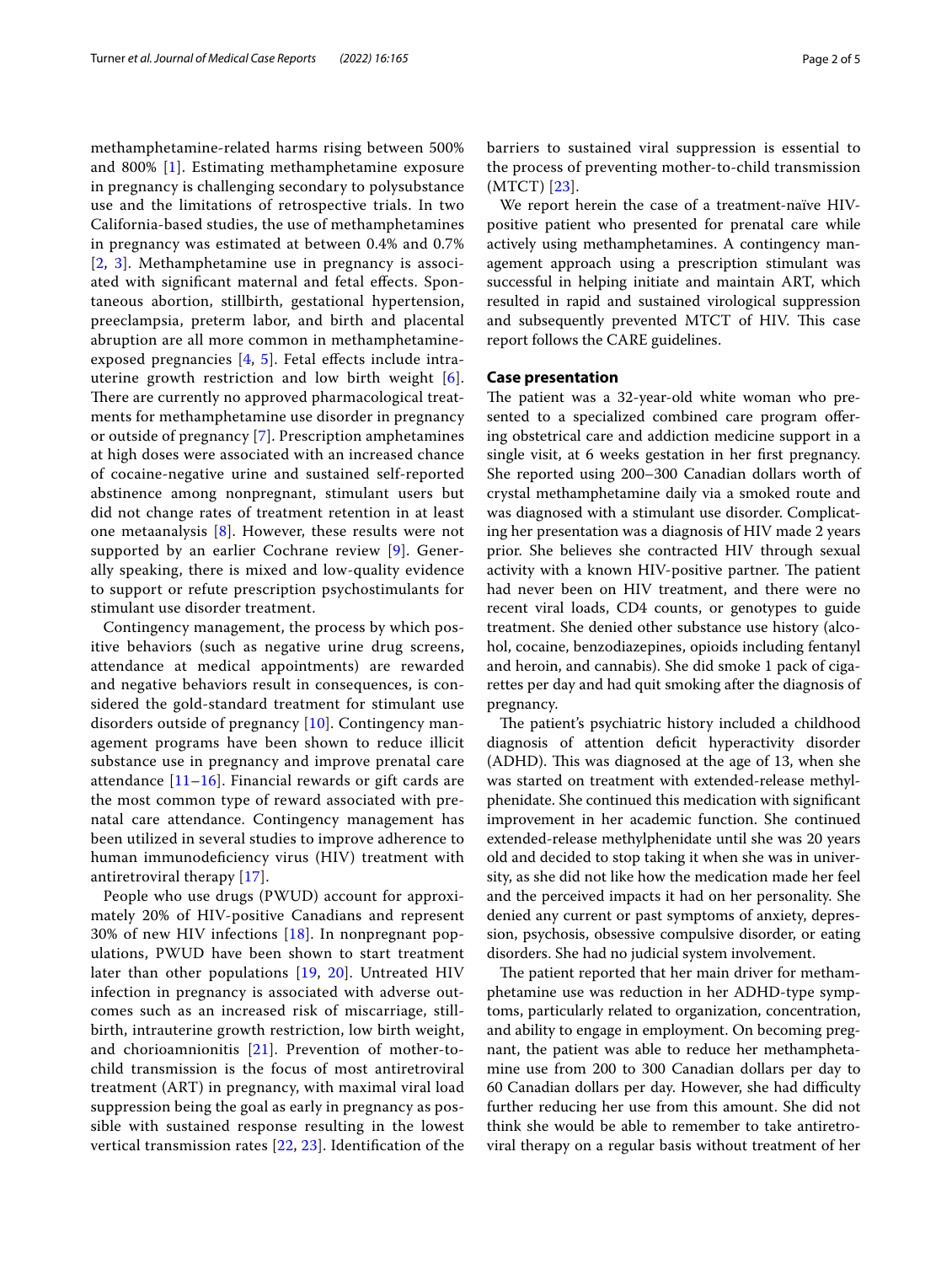ADHD symptoms and reduction in her methamphetamine use (which required her to spend a great deal of time during the day acquiring and using the substance).

The risks and benefits of stimulant treatment during pregnancy were reviewed with the patient. The patient provided formal consent to treatment and was aware this was an off-label treatment for stimulant use disorder and provided consent despite limited safety data for lisdexamfetamine in pregnancy.

A contingency management approach requiring the patient to attend the pharmacy daily for observed stimulant therapy was employed. This approach provided carried (take-home) doses of her stimulant for negative urine screens. Weekly urine drug screens were sent to a tertiary care hospital-based laboratory that was able to discern prescription stimulants from illicit methamphetamines. The patient was able to stop illicit methamphetamine use at 15 weeks' gestation on a daily dose of lisdexamfetamine 30 mg. She obtained full carried doses (one observed dose and six carried doses 20 weeks after starting therapy). This was based on a carry schedule like local methadone programs, where a once weekly carried dose was granted for four weekly negative urine drug screens. Sunday carried doses were provided immediately secondary to limited pharmacy availability.

As the patient indicated that the daily observed lisdexamfetamine helped with her organization, she started on daily observed ART with a single tablet regimen containing emtricitabine, rilpivirine, and tenofovir. At initiation of ART, her viral load was 8530 and her CD4 count was 790. The patient's viral load after 1 month of daily observed emtricitabine, rilpivirine, and tenofovir was undetectable.

She engaged in all weekly appointments for combined obstetrical and addictions care. She received all standard obstetrical care including blood work, immunizations, and ultrasounds. After 20 weeks on daily observed lisdexamfetamine, she was transitioned to six carries with once weekly observed dosing. Her second trimester, third trimester, and labor and delivery blood work revealed an undetectable viral load. Her urine drug screens continued to be consistent with self-reports of no illicit methamphetamine use.

The patient delivered a male child via spontaneous vaginal delivery at term and received more than 4 hours of zivovudine. His Apgar scores were 8 and 9, and his birthweight was 3255 g. He was followed by a tertiary care neonatal HIV clinic. He received 4 weeks of treatment with zidovudine. Following his newborn and 4-week blood work, he was taken off the antiretrovirals secondary to a negative viral load.

The patient was followed for 6 weeks postpartum. During this time, the patient continued lisdexamfetamine, and her urine drug screens remained negative in the postpartum period. She remained adherent to her ART.

# **Discussion**

This case demonstrates the complexity of managing a pregnant patient with a concurrent stimulant use disorder and untreated HIV. A multidisciplinary team with understanding of HIV treatment (in pregnancy), prenatal care, and advanced addiction medicine was needed to engage and retain this patient in care. At the core of this patient's treatment experience was a drop-in clinic for pregnant patients with substance use disorders that employed a flexible, harm-reduction approach that supported the patient to attend despite ongoing substance use.

As methamphetamine use increases in North America and becomes more common in pregnancy  $[1-3]$  $[1-3]$  $[1-3]$ , there will need to be ongoing investigation of pharmacotherapies to improve outcomes given the negative maternal and fetal efects of methamphetamines [[4](#page-3-3)[–6](#page-3-5)]. Given the lack of evidence to support pharmacotherapy for stimulant use disorders [[8](#page-3-7), [9](#page-3-8)], there is a need to aggressively treat concurrent conditions that could improve outcomes, such as the case of ADHD in this case. A recent study shows emerging evidence for mirtazapine in reducing stimulant use and HIV-risk behaviors in men who have sex with men [[24\]](#page-4-1) and in a recent review may be associated with small reductions in methamphetamine use in cis-gender men and transgender women  $[25]$  $[25]$ . This may represent an area for future research in other high-risk populations, including pregnant patients.

Contingency management not only is a powerful tool in substance use disorders but has also been shown to improve rates of prenatal care attendance  $[10-16]$  $[10-16]$  $[10-16]$ . In this case, the patient was highly motivated to stop using methamphetamine use, and therefore a contingency management approach using a treatment for her ADHD was reinforcing. As she gradually improved in her function, she returned to work and as a result, having carried doses of her prescription stimulant both rewarded her abstinence but also allowed her to engage in further activities of social and occupational functioning. In this case, the use of a prescription stimulant in a contingency paradigm also allowed the treatment team to track her initial adherence to her antiretroviral regimen as she took both the ART and the stimulant as witnessed doses. This case also highlights the need to identify and aggressively remedy barriers to ART in pregnancy to prevent MTCT of HIV.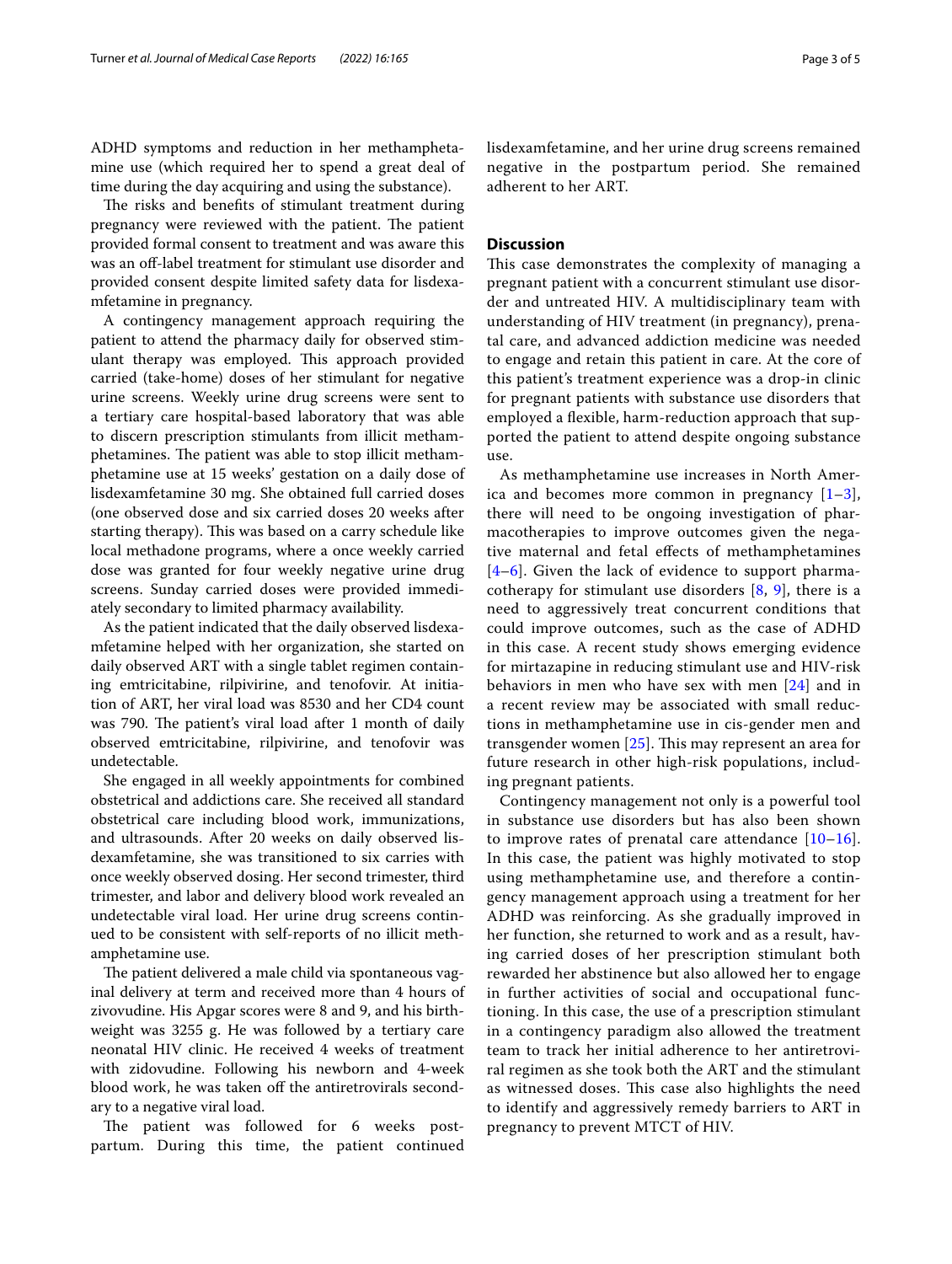# **Conclusion**

This case report describes the novel treatment of a methamphetamine use disorder with prescription stimulants, coupled with contingency management, and may represent a mechanism to engage patients in care and improve adherence to antiretroviral therapy in pregnancy. Rapid suppression of the patient's viral load within the frst month of treatment, followed by sustained virologic suppression, provided the patient with ongoing motivation to continue her ARVs. The combination of the psychostimulant tied to daily witnessed ARV treatment and then increasing rewards of take-home doses in a contingency paradigm provided a multipronged approach to the treatment of this patient that ultimately prevented mother-to-child transmission of HIV.

#### **Acknowledgements**

ST was afliated with St. Michael's Hospital and the University of Toronto during the patient's clinical course and is now affiliated with McMaster University.

#### **Authors' contributions**

ST, MN, and EL organized the narrative of the manuscript and interpreted the results. All authors approved the fnal manuscript as submitted and agree to be accountable for all aspects of the work. All authors read and approved the fnal manuscript.

### **Funding**

The authors received no fnancial compensation for this case report.

#### **Availability of data and materials**

Not applicable.

### **Declarations**

#### **Ethics approval and consent to participate**

Ethics approval was not sought (consistent with local practice) given that the patient had provided informed consent for publication.

# **Consent for publication**

Written informed consent was obtained from the patient for publication of this case report and any accompanying images. A copy of the written consent is available for review by the Editor-in-Chief of this journal.

#### **Competing interests**

There are no competing interests declared.

#### **Author details**

<sup>1</sup> Department of Family Medicine, McMaster University, 100 Main St W 5th Floor, Hamilton, ON L8P 1H6, Canada. <sup>2</sup>St. Michael's Hospital, Unity Health, 36 Queen St E, Toronto, ON M5B 1W8, Canada. <sup>3</sup> Department Family and Community Medicine, University of Toronto, 500 University Ave, Toronto, ON M5G 1V7, Canada.

### Received: 30 January 2022 Accepted: 28 March 2022 Published online: 27 April 2022

#### **References**

<span id="page-3-0"></span>1. Canadian Centre for Substance Abuse (CCSA). Methamphetamine Use in Canada. Canadian Centre for Substance Abuse (CCSA); 2020. [https://](https://www.ccsa.ca/sites/default/files/2020-04/CCSA-Methamphetamine-Use-Harms-Canada-Infographic-2020-en.pdf) [www.ccsa.ca/sites/default/fles/2020-04/CCSA-Methamphetamine-Use-](https://www.ccsa.ca/sites/default/files/2020-04/CCSA-Methamphetamine-Use-Harms-Canada-Infographic-2020-en.pdf)[Harms-Canada-Infographic-2020-en.pdf.](https://www.ccsa.ca/sites/default/files/2020-04/CCSA-Methamphetamine-Use-Harms-Canada-Infographic-2020-en.pdf) Accessed 20 Dec 2021.

- <span id="page-3-1"></span>2. Vega WA, Kolody B, Hwang J, Noble A. Prevalence and magnitude of perinatal substance exposures in California. N Engl J Med. 1993;329(12):850–4. [https://doi.org/10.1056/NEJM199309163291207.](https://doi.org/10.1056/NEJM199309163291207)
- <span id="page-3-2"></span>3. Gorman MC, Orme KS, Nguyen NT, Kent EJ 3rd, Caughey AB. Outcomes in pregnancies complicated by methamphetamine use. Am J Obstet Gynecol. 2014;211(4):429.e1-7. [https://doi.org/10.1016/j.ajog.2014.06.](https://doi.org/10.1016/j.ajog.2014.06.005) [005](https://doi.org/10.1016/j.ajog.2014.06.005) (**Epub 2014 Jun 4**).
- <span id="page-3-3"></span>4. Committee Opinion No. 479: Methamphetamine abuse in women of reproductive age. Obstet Gynecol. 2011;117(3):751–5. [https://doi.org/](https://doi.org/10.1097/AOG.0b013e318214784e) [10.1097/AOG.0b013e318214784e.](https://doi.org/10.1097/AOG.0b013e318214784e)
- <span id="page-3-4"></span>5. Brecht ML, Herbeck DM. Pregnancy and fetal loss reported by methamphetamine-using women. Subst Abuse. 2014;8:25–33. [https://doi.org/](https://doi.org/10.4137/SART.S14125) [10.4137/SART.S14125.](https://doi.org/10.4137/SART.S14125)
- <span id="page-3-5"></span>6. Sankaran D, Lakshminrusimha S, Manja V. Methamphetamine: burden, mechanism and impact on pregnancy, the fetus, and newborn. J Perinatol. 2021. <https://doi.org/10.1038/s41372-021-01271-8>(**Epub ahead of print**).
- <span id="page-3-6"></span>7. Smid MC, Metz TD, Gordon AJ. Stimulant use in pregnancy: an underrecognized epidemic among pregnant women. Clin Obstet Gynecol. 2019;62(1):168–84. <https://doi.org/10.1097/GRF.0000000000000418>.
- <span id="page-3-7"></span>8. Tardelli VS, Bisaga A, Arcadepani FB, Gerra G, Levin FR, Fidalgo TM. Prescription psychostimulants for the treatment of stimulant use disorder: a systematic review and meta-analysis. Psychopharmacology. 2020;237(8):2233–55.
- <span id="page-3-8"></span>9. Pérez-Mañá C, Castells X, Torrens M, Capellà D, Farre M. Efficacy of psychostimulant drugs for amphetamine abuse or dependence. Cochrane Database Syst Rev. 2013;2(9):CD009695.
- <span id="page-3-9"></span>10. Prendergast M, Podus D, Finney J, Greenwell L, Roll J. Contingency management for treatment of substance use disorders: a meta-analysis. Addiction. 2006;101(11):1546–60.
- <span id="page-3-10"></span>11. Elk R, Mangus L, Rhoades H, Andres R. Grabowski J. Addict Behav. 1998;23(1):57–64.
- 12. Jones HE, Haug N, Silverman K, Stitzer M. Svikis D. Drug Alcohol Depend. 2001;61(3):297–306.
- 13. Petry NM, Martin B. Prize reinforcement contingency management for cocaine dependence: integration with group therapy in a methadone clinic. Simcic F Jr J Consult Clin Psychol. 2005;73(2):354–9.
- 14. Chang G, Carroll KM, Behr HM, Kosten TR. Improving treatment outcome in pregnant opiate-dependent women. J Subst Abuse Treat. 1992;9(4):327–30.
- 15. Hand DJ, Ellis JD, Carr MM, Abatemarco DJ, Ledgerwood DM. Contingency management interventions for tobacco and other substance use disorders in pregnancy. Psychol Addict Behav. 2017;31(8):907–21. <https://doi.org/10.1037/adb0000291>.
- <span id="page-3-11"></span>16. Carroll KM, Chang G, Behr H, Clinton B, Kosten TR. Improving treatment outcome in pregnant, methadone-maintained women: results from a randomized clinical trial. Am J Addict. 1995;4(1):56–9.
- <span id="page-3-12"></span>17. Haug NA, Sorensen JL. Contingency management interventions for HIV-related behaviors. Curr HIV/AIDS Rep. 2006;3(4):154–9.
- <span id="page-3-13"></span>18. The Canadian Aids Society. Injection Drug Users. The Canadian Aids Society; 2020. [https://www.cdnaids.ca/resources/populations/people](https://www.cdnaids.ca/resources/populations/people-use-drugs/)[use-drugs/.](https://www.cdnaids.ca/resources/populations/people-use-drugs/) Accessed 20 Dec 2021.
- <span id="page-3-14"></span>19. Suárez-García I, Sobrino-Vegas P, Dalmau D, Rubio R, Iribarren JA, Blanco JR, Gutierrez F, Montero Alonso M, Bernal E, García VD, Del Amo J, Cohort of the Spanish HIV Research Network (CoRIS). Clinical outcomes of patients infected with HIV through use of injected drugs compared to patients infected through sexual transmission: late presentation, delayed anti-retroviral treatment and higher mortality. Addiction. 2016;111(7):1235–45. <https://doi.org/10.1111/add.13348> (**Epub 2016 Apr 14**).
- <span id="page-3-15"></span>20. CASCADE (Concerted Action on SeroConversion to AIDS and Death in Europe) Collaboration. Changes in the uptake of antiretroviral therapy and survival in people with known duration of HIV infection in Europe: results from CASCADE. HIV Med. 2000;1(4):224–31.
- <span id="page-3-16"></span>21. Bernstein HB, Wegman AD. HIV infection: antepartum treatment and management. Clin Obstet Gynecol. 2018;61:122–36.
- <span id="page-3-17"></span>22. Camacho-Gonzalez AF, Kingbo MH, Boylan A, Eckard AR, Chahroudi A, Chakraborty R. Missed opportunities for prevention of mother-to-child transmission in the United States. AIDS. 2015;29(12):1511–5.